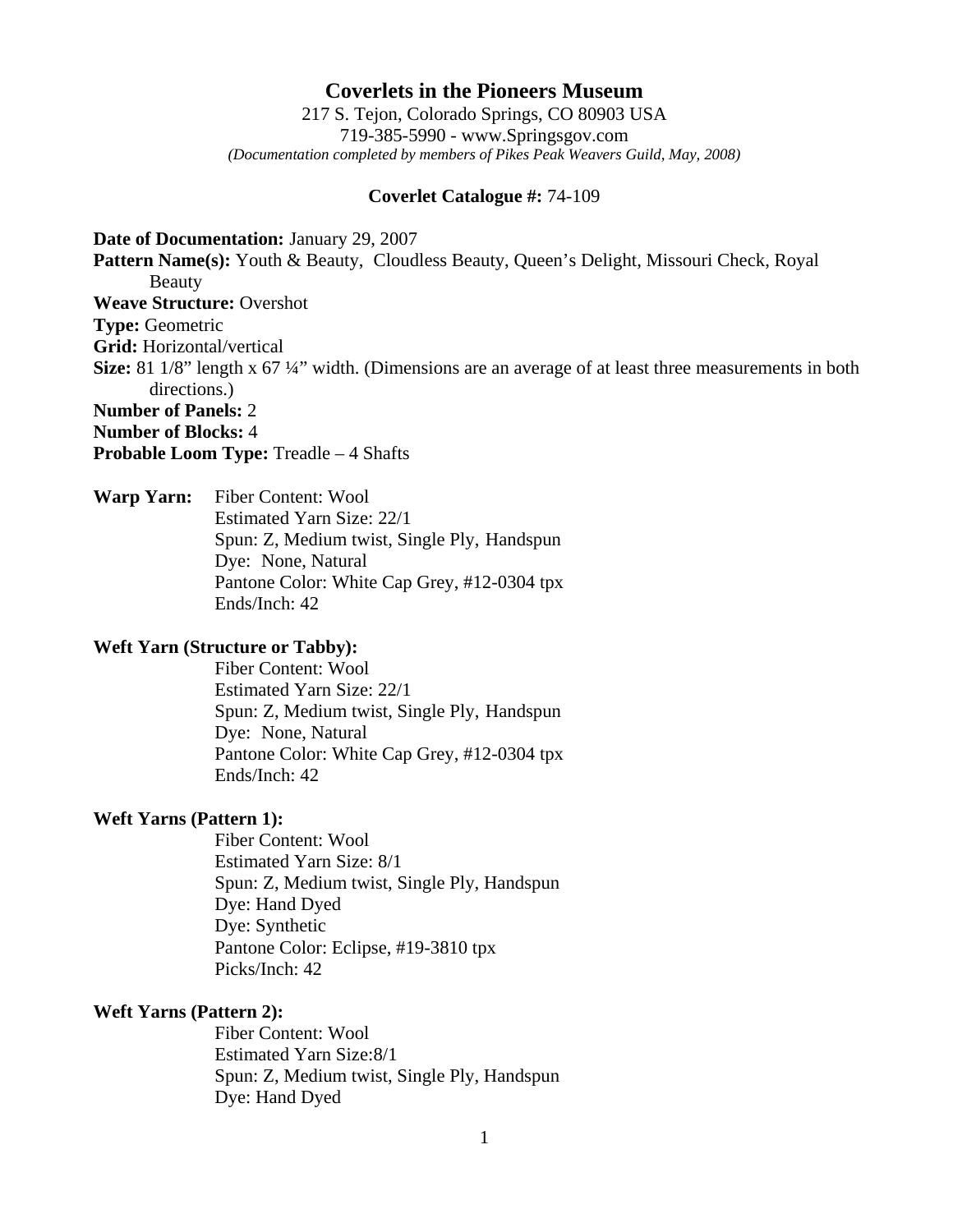|                   | Dve: Synthetic                                                      |
|-------------------|---------------------------------------------------------------------|
|                   | Pantone Color: Apricot Brandy, #17-1540 tpx                         |
|                   | Picks/Inch: 42                                                      |
| Edge:             | Hemmed, by machine                                                  |
|                   | Top & Bottom rolled by hand                                         |
| <b>Border:</b>    | None                                                                |
| <b>Weaving:</b>   | Pattern squared: Yes                                                |
|                   | Borders mitered: No                                                 |
|                   | Threading errors: Yes -- 2 on left panel, one on right right        |
|                   | Treadling errors: Yes – Upper left quadrant                         |
|                   | Even beat: Yes                                                      |
|                   | Panels match: No, poorly done                                       |
| <b>Condition:</b> | Shows much wear                                                     |
|                   | <b>Place of Origin:</b> Plattsburg, Missouri, in family since 1881. |

**Date Received by museum:** October 12, 1974, Gift **Estimated Value upon receipt:** 25 cents **Donor:** George View **Street Address:** 207 North Meade **City:** Colorado Springs **State:** Colorado **County:** El Paso

**Museum Notes:** (includes history prior to museum ownership and other information in museum files):

 "This antique bedspread has been in the family of James and Sara View since 1881, Plattsburg, MO. The Donor, George View has lived in Colorado Springs for 37 years."

#### **Museum History: Storage:** 4-2-5-6

#### **For further information on the weaver or coverlets with similar motifs or design features see:**

Atwater, M.M. *The Shuttle-Craft Book of American Hand-Weaving*. Coupeville, WA: HTH Publishers. 1986. ISBN 0-016668-43-0. p. 215

 Bress, H. *The Coverlet Book*, Vol 1. Gaithersburg, MD: Flower Valley. 2003. ISBN 1-886388- 52-0. 162 (disk D-141), p. 163

 Davison, M. & Mayer-Thurman, C. *Coverlets: A Handbook on the Collection of Woven Coverlets in the Art Institute of Chicago*. Chicago: Art Institute. 1973. LCCN 73-82570. P. 26, #5

 Landes, J. *A Book of Patterns for hand-weaving by John Landes from Drawings in the Pennsylvania Museum*. Redlands, CA: Western Textile Center. 1991. p. 41, #33

Strickler, C. *A Portfolio of American Coverlets*, Vol. 5, 1983. Coverlet Sheet 5.1